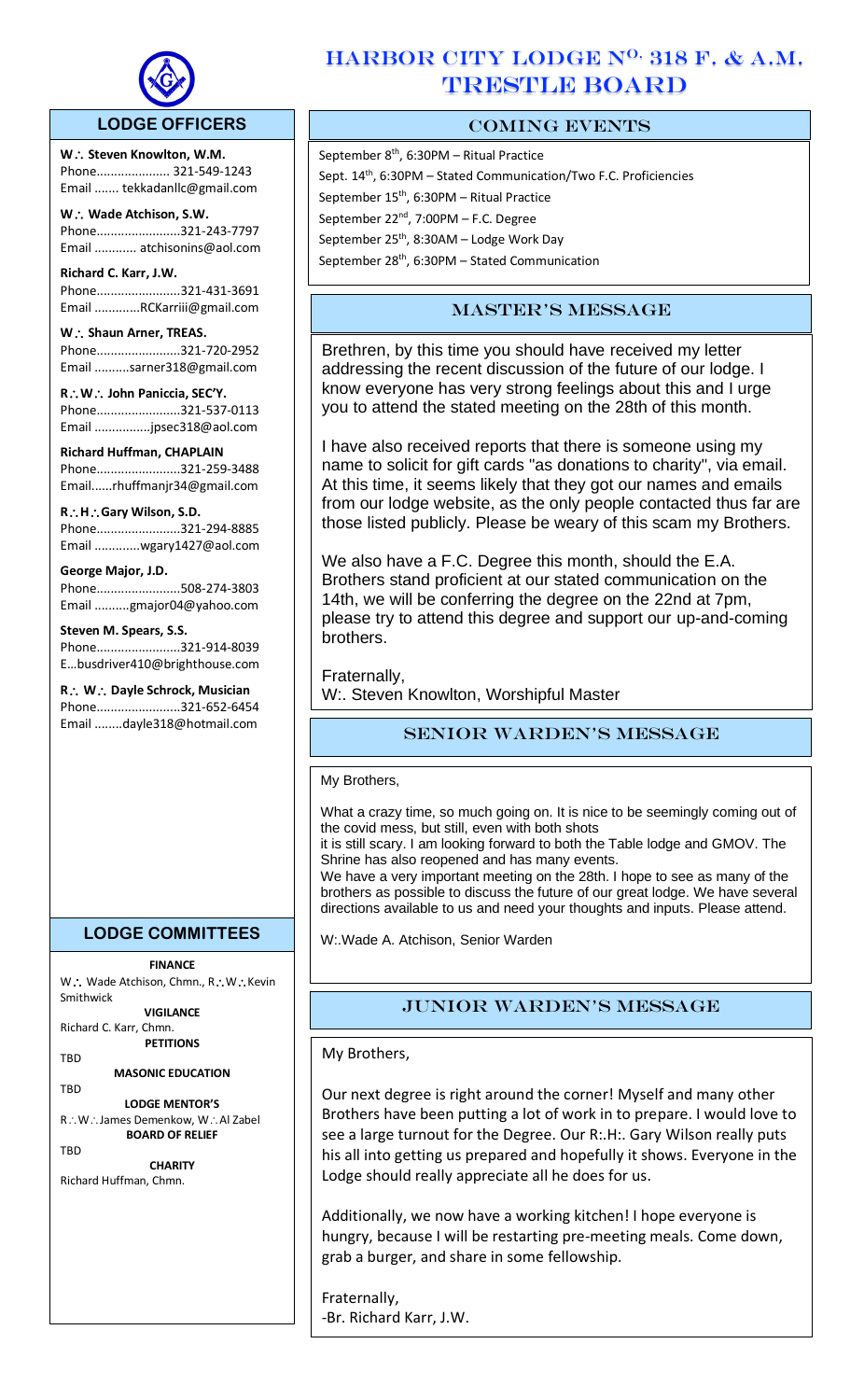#### **LODGE COMMITTEES cont.**

**LODGE PROPERTY** R∴W∴Dayle Schrock, Chmn., Richard Huffman **LODGE INSTRUCTOR** TBD **OFFICERS RITUAL ASSIST.** TBD **CATECHISM INSTRUCTOR** TBD **LODGE LIBRARIAN** W∴ Al Zabel **SICKNESS & DISTRESS TRD INVESTIGATION** Richard C. Karr, W.: Henry Engel

#### **PAST MASTERS**

| *Aubrey Bates PDDGM 1954    |  |
|-----------------------------|--|
| *E. R. Mayfield 1955        |  |
| *Richard F. Griffie,1956    |  |
| PDDGM & PGM 1976-77         |  |
|                             |  |
| Raymond McAlpine 1957       |  |
|                             |  |
| *Steven Rianaldo PDDGM1959  |  |
| *Richard F. Griffie,1960    |  |
| PDDGM & PGM 1976-77         |  |
|                             |  |
|                             |  |
| * Charles McLin1963         |  |
| *George Schulthies1964      |  |
| *Paul V. Gandy  1965        |  |
| *Adam Budris PDDGM1966      |  |
| John Beasley1967            |  |
|                             |  |
| *Robert Notvest1969         |  |
| Robert M. Bullock1970       |  |
| *Edward P. Abbott1971       |  |
| *Glenn T. StittPDDGM1972    |  |
| *Robert L. Goldsmith1973    |  |
| PDDGM, PGM 1983-84          |  |
| Carl G. Planck, Jr1974      |  |
|                             |  |
| Douglas Dagley1975          |  |
| *Henry Farrow1976           |  |
| *Donald R. Pacetti1977      |  |
| Patrick A. Galbraith1978    |  |
| *Curtis Horton1979          |  |
| *James H. Bragg1980         |  |
| Robert C. Birmie1981        |  |
| *Wallace L. Whiting1982     |  |
| Stanley W. Miller1983       |  |
| *Gerald T. Freese1984       |  |
| Ronald E. LaCair1985        |  |
| Charles R.R. Walle1986      |  |
| Corenth Owens1987           |  |
| Karol M. DziegielPDDGM1988  |  |
| Allen P. Gregg1989          |  |
|                             |  |
| *George Ed. Gardner, Jr1991 |  |
| William C. White1992        |  |
| Kenneth L. Jenkins 1993     |  |
| Robert P. Edmiston1994      |  |
| Thomas L. MoorePDDGM1995    |  |
|                             |  |
|                             |  |
| Mark C. Mason1997           |  |
| John PanicciaPDDGM1998      |  |
| Dayle SchrockPDDGM1999      |  |
|                             |  |
| R:.H:.Gary Wilson .2001     |  |
| Fred BakerPDDGM2002         |  |
| Ron TrinklePDDGM2003        |  |
|                             |  |
|                             |  |
| George GoddardPDDGM 2006    |  |
|                             |  |
| Michael Hutzler2008         |  |
| James DemenkowPDDGM2009     |  |
|                             |  |
| Wade Atchison2011           |  |
|                             |  |

# CHAPLAIN'S MESSAGE

Chaplin's Column for September 2021

Greetings My Brothers, we are entering another month with the new variants. So, I again ask and Pray that you comply with the CDC science backed recommendations for keeping you and your family safe. The meeting we had prior to our last Stated Communication was an eye/mind opener, thanks to a second look at our situation and Brothers coming from the sidelines we are good for another year, my prayers were answered. However this will occur again next year if we don't respond to this situation, we need ideas, actions, and Brothers willing to help increase our membership, with quality not quantity we have two great Brothers in the pipeline now.

Brothers and their Families Needing thanks for Prayers answered: Allen Greg and Becky, Gary and Amanda, Mallisa, and Pete G A side note, Br. John Paniccia notified me of a Brother who has been a Mason for 21 years here in Florida, while never attending Harbor City 318 he is still a Brother and needed our help and Prayers. His name is Donald H. Ratzel, Br. Donald had a massive heart attack. I contacted the Ratzel family and spoke to his wife Barbara, asked if there was anything we might do to help, her car wouldn't start, and she asked if I could take her to see her husband. By the time I arrived they had called the Honda Dealer to come and start the car. We had a nice visit and have called her since and visited. I mention this my Brothers for we know not from where or when a Brother might need our help.

Br. Richard Huffman, Chaplain

# Secretary's Message

From the Secretary's Desk

#### Greetings my Brothers,

I hope everyone had a safe and enjoyable Summer. I will be sending second and final notices for non-payment of dues for 2021 on September 30<sup>th</sup> in accordance with Article X Section 20 of the Constitution. If you have not paid your 2021 Dues, please do so ASAP to avoid suspension on December 27, 2021. The 2022 Dues notices will be mailed out this month. Please note Per Capita went up \$5.00. We have a new kitchen oven system and charbroil grill and they look great! If anyone would like to donate to offset the expenses on purchasing the equipment and Installation that would really assist YOUR Lodge and would be greatly appreciated! Take care and I look forward to seeing you in Lodge especially on September 28<sup>th</sup> as we discuss the future of OUR Lodge.

Respectfully and Fraternally, R:.W:. John Paniccia P.D.D.G.M. Secretary